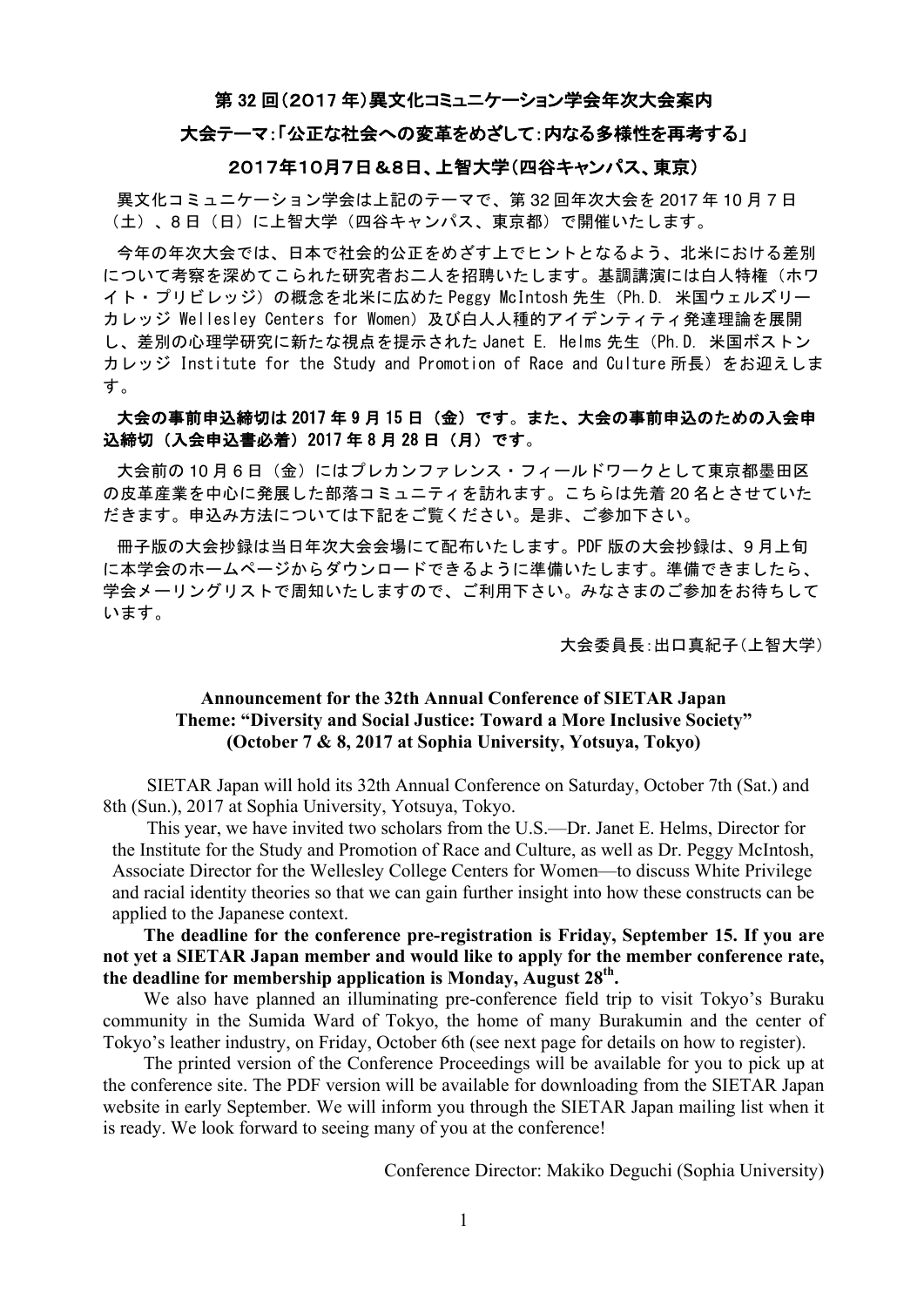# 大会申込み・参加費のご案内

大会参加者の方は、振込用紙にて参加費の事前振り込みをお願いします (9 月 15 日 (金)まで) 。振り込みをもって事前申し込み完了となります。尚、振込済みの参加 費については原則返金しません。新しく会員になる場合、8月28日(月)までに必着 で入会申込書(ホームページよりダウンロードしてご利用下さい)を学会事務局まで お送り下されば、事前振込の会員資格が得られます。学部生は無料です。

|       |             | 事前振込み (9/15 以前) : 会員 5000 円 非会員 7000 円  大学院生 2000 円 |
|-------|-------------|-----------------------------------------------------|
|       | 懇親会費 5000 円 |                                                     |
| 当日支払: |             | 会員 7000 円 非会員 9000 円 大学院生 3000 円                    |
|       | 懇親会費:6000 円 |                                                     |

\*海外在住参加者:9/15 までに sietar-conf@bunken.co.jp あてに「事前申し込み」のメー ルをお送り下さい。当日会場にて「事前参加費」を支払えば参加できます。 \*非会員参加者:HP 掲載の必要項目を振込用紙に記入し郵便局より振り込んで下さ

い。

\*ヘルプ・デスク:異文化コミュニケーション学会 大会事務局 *sietar-conf@bunken.co.jp*

# **Conference Registration Fee**

Please pay the conference fee by September 15th (Fri.). Early registration will be completed when your payment is confirmed. The fee once paid will not be generally refunded. If you are not a member, please download the registration form and send the completed form to SIETAR Japan Office via email by August 28th (Mon.). There is no charge for undergraduate students.

Early Registration Conference Fee (payment before September 15th) Member: ¥5000 Non-Member: ¥7000 Graduate Student: ¥2000 Welcome Party: ¥5000 On-Site Conference Fee (payment on the conference day) Member: ¥7000 Non-Member: ¥9000 Graduate Student: ¥3000 Welcome Party: ¥6000

\* Overseas participants: Send an email with the subject named "Early registration" to sietar-conf@bunken.co.jp before September 15th, then you can pay an early bird fee at the conference site.

\* Non-Member participants: Please fill out a postal transfer form and send your fee at the post office.

\* *Help desk: SIETAR Japan Conference Office email: sietar-conf@bunken.co.jp*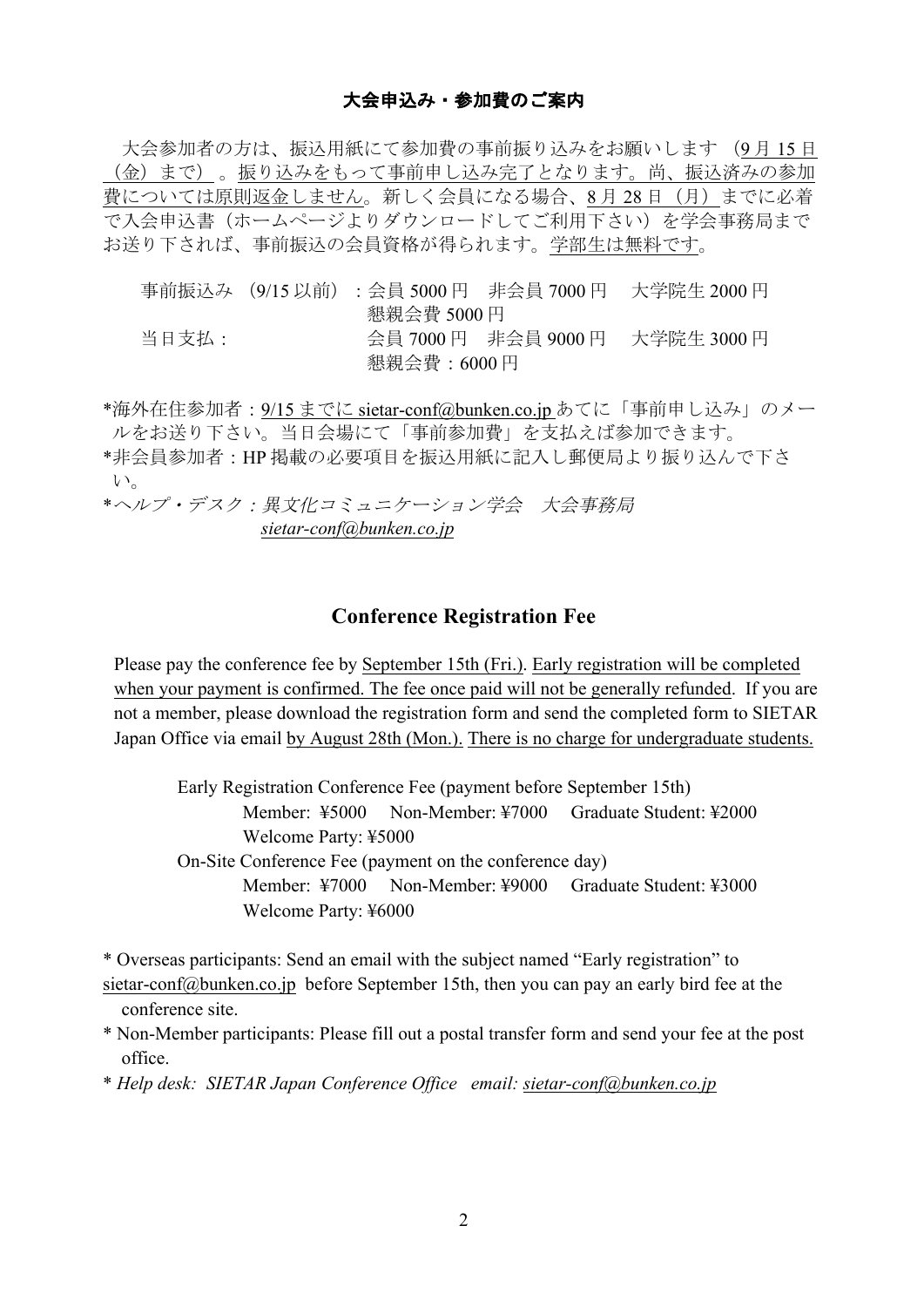### 異文化コミュニケーション学会 2017 年度年次大会: プレカンファレンスのご案内

### プレカンファレンス・フィールドワーク:東京の被差別部落

異文化コミュニケーション学会は毎年プレ・カンファレンスでは日本の国内における多様な 集団について学んでまいりました。「部落問題は関西にはあるが関東にはない」といった誤っ た固定観念が根強い中、「部落差別の解消の推進に関する法律(部落差別解消推進法)」が 2016 年 12 月 16 日から交付・施行され、部落出身者に対する差別意識が根強く残っている現状をよ り深く理解するために今年は東京にある被差別部落へのフィールドワークを企画しました。東 京最大の皮革産業地帯である墨田区木下川地区を訪ね、皮革産業を軸に被差別部落が作られて きた歴史や今日に至る状況、皮革産業の実情、差別の実態と闘いの積み重ねなどを学びます。 また近隣の荒川河川敷では、関東大震災時の朝鮮人虐殺を記録し慰霊する朝鮮人犠牲者追悼碑 も訪れてお話を聞きます。

今回のフィールドワークでは部落解放同盟墨田支部、産業・教育資料室きねがわ、グループ ほうせんかの関係者及び企画・通訳には人権学習コレクティブにご協力いただきました。日本 国内の差別問題に関心を持つ皆さんと一緒に現在も続く差別の実相を肌で知り、差別をなくす ために闘いましょう。

- 日時: 2017 年 10 月 6 日(金)13 時~17 時 (17 時現地解散)
- 集合: 13時 京成押上線「八広駅」前に集合 (改札を出たところ。改札は一つ) 東京駅から「八広駅」へは 30 分弱の時間がかかります。(乗り換え 2 回)
- 場所: 墨田区社会福祉会館(墨田区東墨田 2-7-1 ℡03-3619-1051) を中心に、荒川河川敷、木下川地区の資料室を巡り、関東大震災朝鮮人犠牲 者追悼碑、地域・工場見学、社会福祉会館にて差別事件の説明があります。 言語: 日本語だが英語への同通あり(ワイヤレス・レシーバーにて)
- 
- 企画: 人権学習コレクティブ
- 参加費: 1,000 円(当日払い)
- 対象: 多様な社会や社会的公正、マイノリティに興味のある人
- 参加人数: 20 名(先着順)
- 締切日: 9 月 22 日(金)
- 担当: SIG Living within Diversity (LiDi) 富岡美知子

#### Living within Diversity (LiDi) とは?

2010 年に誕生した「多様な文化やマイノリティ」に関心を持つメンバーのための SIETAR Japan のスペシャル・インタレスト・グループです。

#### スケジュール **:10** 月 **6** 日(金)

- 13:00 京成線八広駅集合 (改札口は一つです。その改札を出たところで)
- 13:05 関東大震災朝鮮人犠牲者追悼碑での説明
- 13:20 部落フィールドワーク(数か所移動)
- 16:10 参加者の感想・意見交換
- 17:00 解散 (夕食、希望者のみ)

## 申し込み方法

名前、所属、連絡先を明記の上メールで9月22日(金)までにお申し込みください。件名に 「部落フィールドワーク」とお書きください。また英語への同通を必要と場合は同通必要とお 書きください。先着 20 名の方には決定通知を差し上げます。20 名を超えた場合にもその旨申 込者全員にお知らせいたします。

申し込み先: 富岡美知子(LiDi) tomiokami@yahoo.co.jp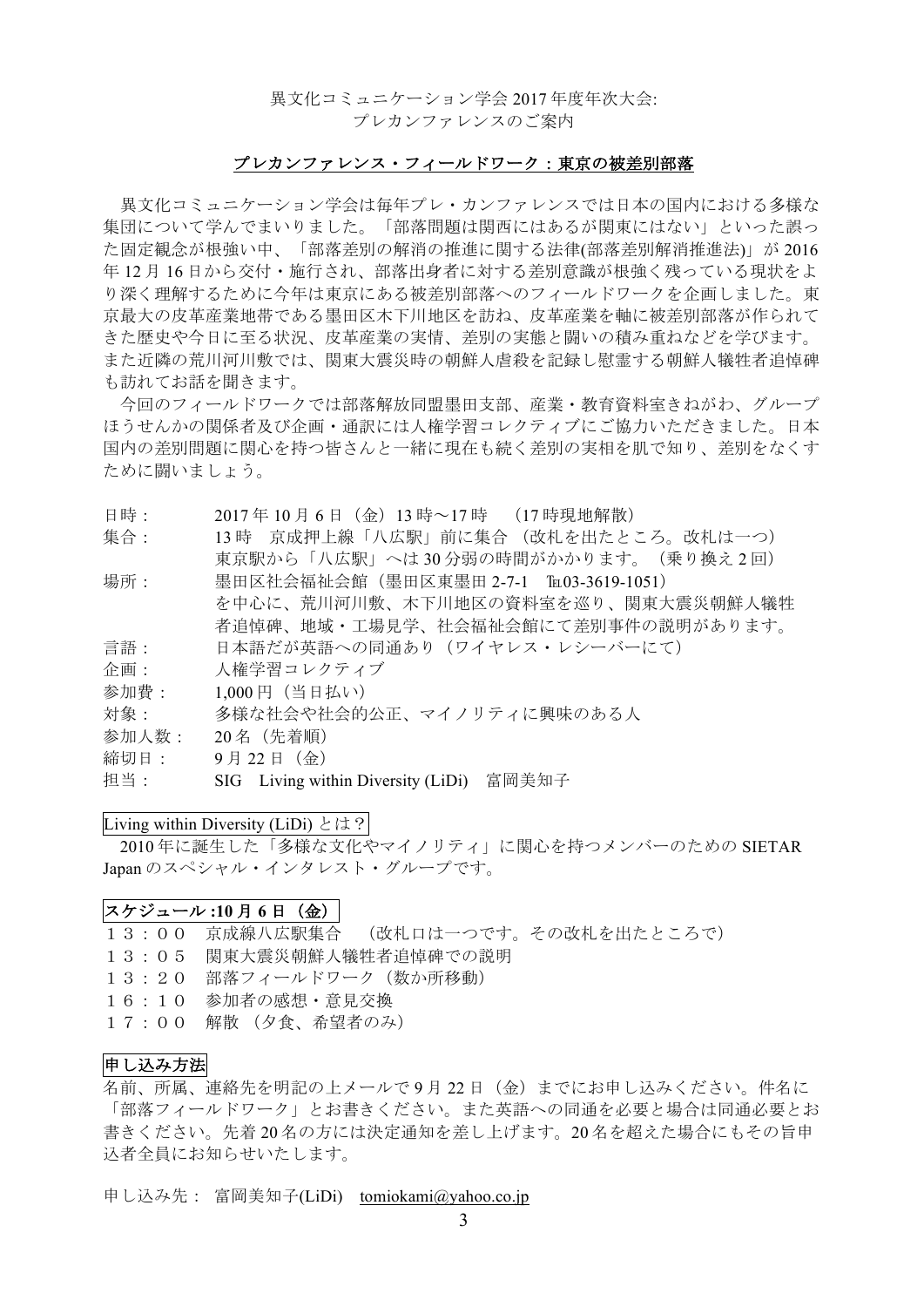# Lisa Rogers (LiDi) lisafrog@gmail.com **2017 Annual Conference of SIETAR Japan Pre-Conference Fieldwork in Tokyo's Buraku Community**

SIETAR Japan has made a consistent effort to organize our pre-conference events around deepening our understanding of Japan's minority populations including foreign residents, indigenous populations, and ethnic minorities. With the passing of the enactment of the Act on the Promotion of the Elimination of Buraku Discrimination in December, 2016, we will focus our fieldwork on further understanding the Buraku community in Tokyo. Even though the general public often incorrectly believes that Buraku issues are a Kansai issue, Sumida Ward in Tokyo is home to a large Buraku population as well as Zainichi Koreans. In this fieldwork, we will visit the Kinegawa district to learn about the history of the largest leather industry district in Tokyo and how the Buraku community developed around it. We will also visit the local historical society and museums, highlighted by talks from various experts. Finally, we will visit the memorial monument for the massacre of Zainichi Koreans during the 1923 Great Kanto Earthquake.

This thought-provoking tour was made possible by the generous help of the Social Justice Learning Collective and the Tokyo Buraku Liberation League. I am sure this fieldwork will give us invaluable insight into the issue of Japan's Buraku community past and present. I hope that many of you can join us!

| Date and Time:                 | Friday, October $6^{th}$ from 1pm to 5:00 pm                                 |  |  |
|--------------------------------|------------------------------------------------------------------------------|--|--|
| <b>Meeting Place:</b>          | Yahiro Station on Keisei Oshiage Line                                        |  |  |
| Language:                      | Japanese but simultaneous interpretation into English is provided via        |  |  |
|                                | wireless receiver (please indicate if you would like to request this service |  |  |
|                                | when you sign up via email).                                                 |  |  |
| <b>Participants:</b>           | Anyone interested in social justice, diversity, and minorities in Japan      |  |  |
| <b>Number of participants:</b> | 20 people (the first 20 applicants—first come first basis)                   |  |  |
| Deadline for application:      | Friday, September 22, 2017                                                   |  |  |
| Person in charge:              | Michiko Tomioka & Lisa Rogers, SIG Living within Diversity                   |  |  |

Living within Diversity (LiDi) is a special interest group of SIETAR concerned with cultural diversity and minorities, and was established in 2010.

|                  | Schedule for October $6th$                                                         |
|------------------|------------------------------------------------------------------------------------|
| $1:00 \text{pm}$ | Meet at Yahiro Station on Keisei Oshiage Line (There is only one wicket $\&$ exit) |
|                  | Yahiro Station is about 30 minutes from Tokyo Station. You may need to change      |
|                  | trains at least once depending on the route taken, so please plan accordingly.     |
| 1:05             | Visit to the Memorial Monument of the Zainichi Korean Massacre of 1923             |
| 1:20             | Tour around neighborhood (we will be walking)                                      |
| 4:10             | Question and Answer time                                                           |
| 5:00             | End of fieldwork                                                                   |
| $5:30-$          | Dinner (for those who are interested)                                              |

#### How to apply

Please e-mail your name, affiliation and contact information by Friday, September 22. Please title your e-mail "Pre-Conference Buraku Fieldwork." Please let us know if you would like to have a wireless receiver for simultaneous translation into English. We will reply to inform you whether your application was accepted or not (only the first 20 applications will be accepted).

 E-mail address: tomiokami@yahoo.co.jp (Michiko Tomioka of LiDi), lisafrog@gmail.com (Lisa Rogers of LiDi)